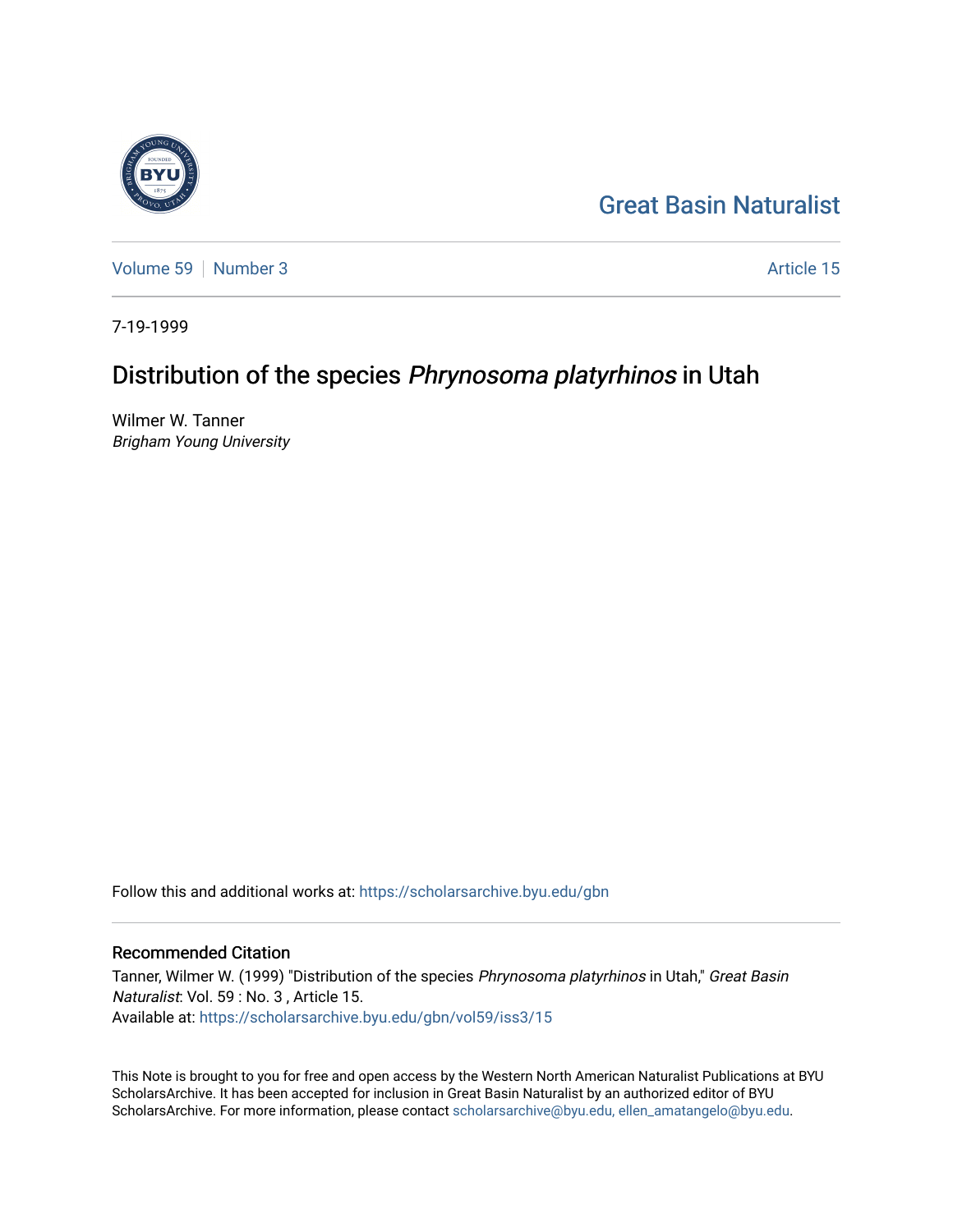**Creat Basin Natur-ilist 59(3), el999, pp. 295-296**

## DISTRIBUTION OF THE SPECIES *PHRYNOSOMA PLATYRHINOS* IN UTAH

**Wilmer** W. Tanner<sup>1</sup>

*Key words:* **Phrynosoma**, *Utah*, *species distribution.* 

A study of the genus *Phrynosoma* by Reeve (1952) places *PhT1Jnosoma platyrhinos platyrhinos* in the Uinta Basin in northeastern Utah. His accompanying range map (Reeve 1952: fig. 3) extends the range of this species from the Great Basin of Utah east across the central highlands into the upper Colorado River Basin of nOltheastem Utah. *Phrynosoma platyminos* **is a desert species ranging primarily in the** Great Basin and does not occur in the mountains and high plateaus of central Utah. Reeve lists 5 specimens from tbe upper Colorado **River Basin. These specimens are in the** Brigham Young University (BYU) herpetological collection: 2 are from Uintah County (25 mi SE of Jensen [BYU 2637J and 3 mi E of Ouray [BYU 345]), and 3 are from Carbon County (Price [BYU 1029, 1030, 8033]). The 2 from Uintah County and a 3rd specimen (BYU 647) are P. *platyrhinos* but are best placed in the subspecies P. p. *calidiarum*. Figure 1 indicates my present concept of the distribution of P. *platyrhinos* in Utah, based on examination of the now available specimens in the BYU herpetological collection. I have examined the 3 specimens listed by Reeve (1952) for Carbon County (BYU 8033, 1029, 1030, collected by S. Flowers). They are typical examples of *Phrynosoma hernandesi* (Zamudio et al. 1997). Six BYU specimens from Carbon County (at or near Price) are also *P. hernandesi*, as are 18 specimens from eastern Emery County. This suggests that P. *platyrhinos* bas not succeeded in crossing the high plateaus north of the Wahweep depression (north from Crossing of the Fathers) nor the Colorado River in eastem Kane County. Apparently, Reeve assumed, based on his distribution map, that those *Phrynosoma* 

occurring in the eastern foothills of the central highlands would bc P. *platyrhinos.*

Pianka (1991: map 517.1) provides a near duplication of the range map of Reeve (1952), and thus includes the incorrect distribution and misidentified specimens listed by Reeve for Carbon County, Utah.

Those previously mentioned specimens collected near Jensen were taken at Willow Creek, SE of Ouray (BYU 345), and at Deadman's



**Fig** 1. Distribution of *Phrynosoma platyrhinos* in Utah,  $b$ ased on specimens in the BYU herpetological collection: **A, P** *p. platyrhinos;* **B, P.** *p. calidiarum.* **Map taken from** Greer et al. (1981).

295

<sup>&</sup>lt;sup>1</sup>Monte L. Bean Life Science Museum, Brigham Young University, Provo, UT 84602.